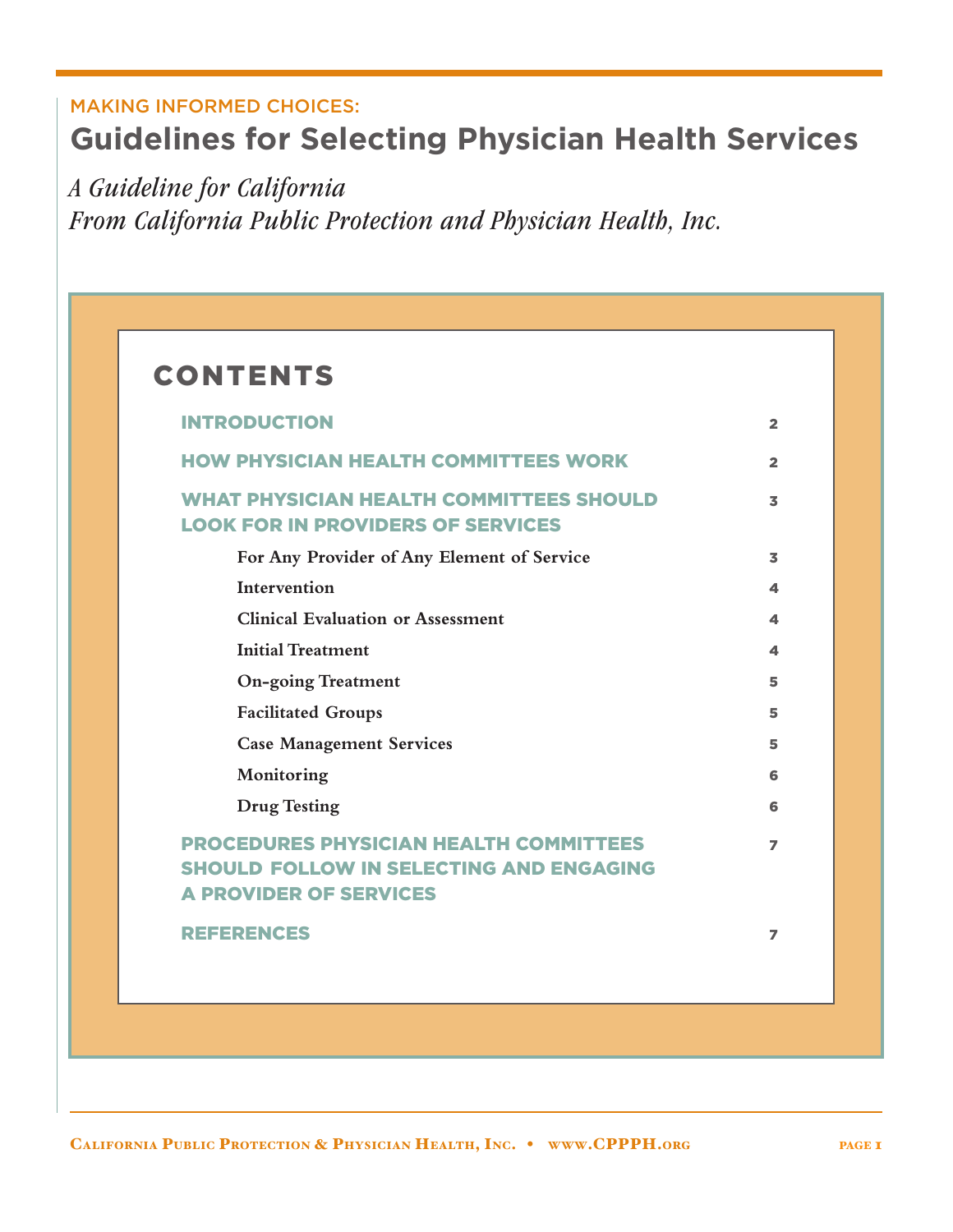## INTRODUCTION

 Hospital medical staffs, medical groups and others with responsibility for physician health and patient safety frequently must locate appropriate resources for the functions required as part of their professional assistance activities.

 The information in this document is intended to help those who need the services to make informed choices among possible providers of services. It does not give a list of service providers from which committee members can choose.

### **These guidelines are addressed to**

- ▲ h**ospital medical staffs**
- ▲ **hospital administrations**
- ▲ **those who have professional personnel management responsibilities in group practices**
- ▲ **providers, including large medical groups and other HMO plans**
- ▲ **university health care plans**
- ▲ **specialty societies**
- ▲ **county medical societies**
- ▲ **peer assistance committees**
- ▲ **healthcare insurance providers who pay benefits for physician treatment**
- ▲ **malpractice insurers**
- ▲ **and others**

 The document is not designed for individuals (physicians or family members) who may be seeking personal assistance. Although the information may provide helpful background, it cannot point to specific providers of service that they may need. In most cases, members of committees charged to carry out the elements of professional assistance programs will be able to suggest appropriate services in specific situations. (Refer to the policies governing the actions of your committee.) The California Medical Association Physicians and Dentists Confidential Line – (650) 756-7787 (northern California) or (213) 383-2691 (southern California) – is such a committee.

## HOW PHYSICIAN HEALTH COMMITTEES WORK

 General information and specific recommendations regarding the role and function of medical staffs and physician health committees are contained in the California Medical Association document *Guidelines for Physician Well-Being Committee Policies and Procedures* (CMA On-Call document #5177 ) dated 2013. Copies of that document are available to all without charge from the resources section of *www.CPPPH.org*.

 Committees are responsible for a range of services from evaluation, case management, monitoring, assuring fitness for continuing or resuming patient care. Many committees will be seeking providers of the services that they themselves cannot provide. The committee and the medical staff or medical group will be responsible for the due diligence routinely employed in making such a selection.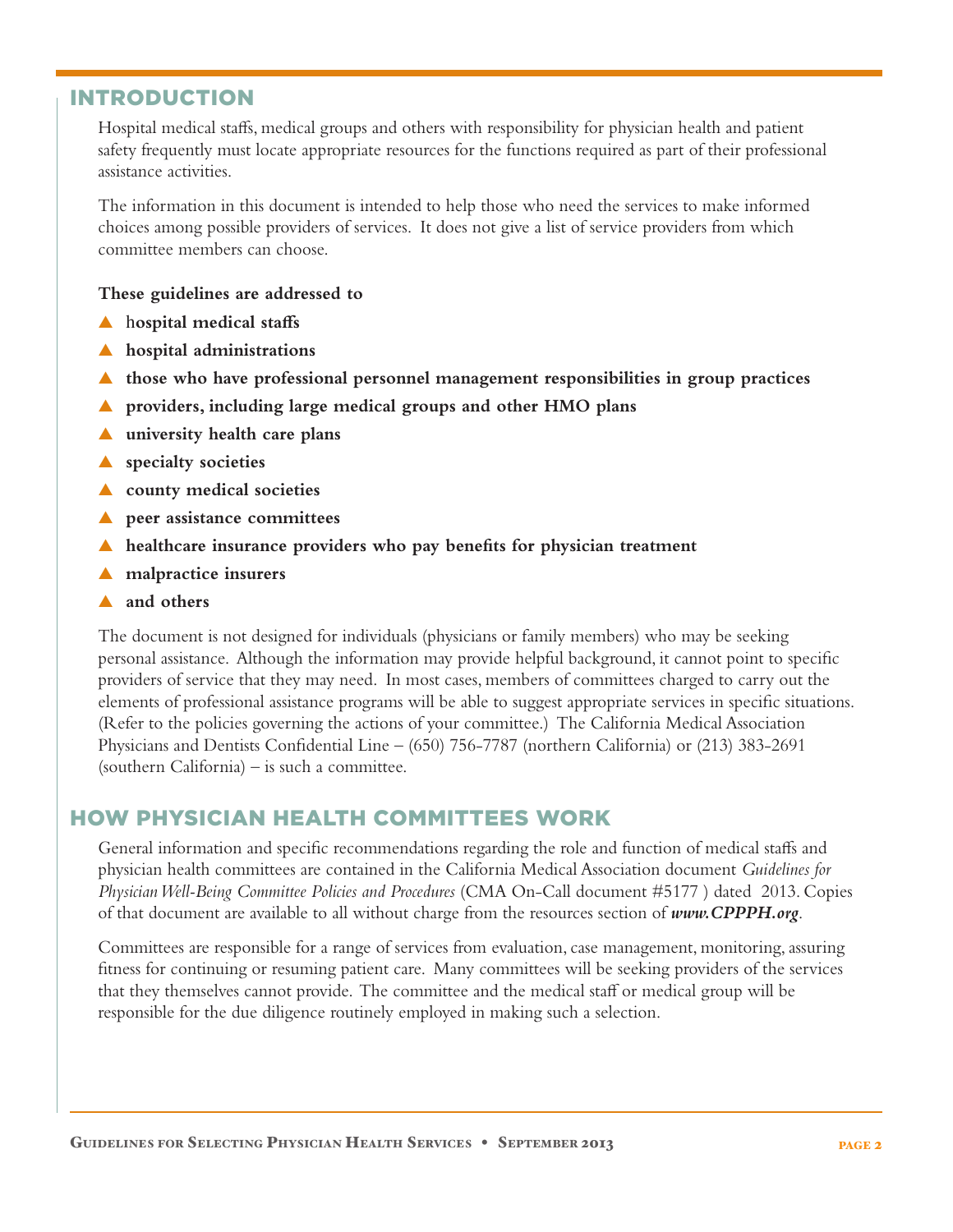# WHAT PHYSICIAN HEALTH COMMITTEES SHOULD LOOK FOR IN PROVIDERS OF SERVICES

 This section discusses what information to gather, questions to ask and criteria to consider as you evaluate information from potential providers of the services needed to carry out the role and responsibilities of hospital medical staffs, physician health committees and professional health programs. It discusses criteria that should apply to the providers of any of the services as well as criteria specific to these different services:

- ▲ **intervention**
- ▲ **clinical evaluation or assessment**
- initial treatment
- ▲ **on-going treatment**
- ▲ **facilitated groups**
- ▲ **case management services**
- ▲ **monitoring**
- ▲ **drug testing**

### **In general, for any provider of any element of service:**

- ▲ *What is the experience of the provider you are considering?* 
	- $\Box$  Look for a history of providing their services for health care personnel, specifically for physicians.
	- $\Box$  Request references from groups that have the same function as yours and with needs similar to your needs, e.g., references from other hospital medical staffs. In the references, look for, or ask for, information about the elements mentioned in this document.

▲ *What are the qualifications and the experience of the personnel who come into contact with the physicians?*

- $\Box$  Ideally, the personnel who render professional services to the physicians should be licensed or certified in their professional category(ies).
- ▲ *What are their fees?*
	- $\Box$  For what services do they charge fees and what are the fees? The Committee should know what fees are charged for each element that is required of a physician so that cost and payment can be factored into the treatment/monitoring plan. (The Committee should know if cost/payment would prevent the physician from complying.)
	- $\Box$  Ideally, there should be allowances for providing services to some who cannot pay the usual fees allowances such as, for example, a sliding scale of fees and extended payment plans.

## ▲ *Do they share the necessary information (with appropriate releases of information from the patient) with the committee in enough detail to support the necessary case management and monitoring?*

 $\Box$  Look for, ask about, this issue in the references you receive from other physician health committees.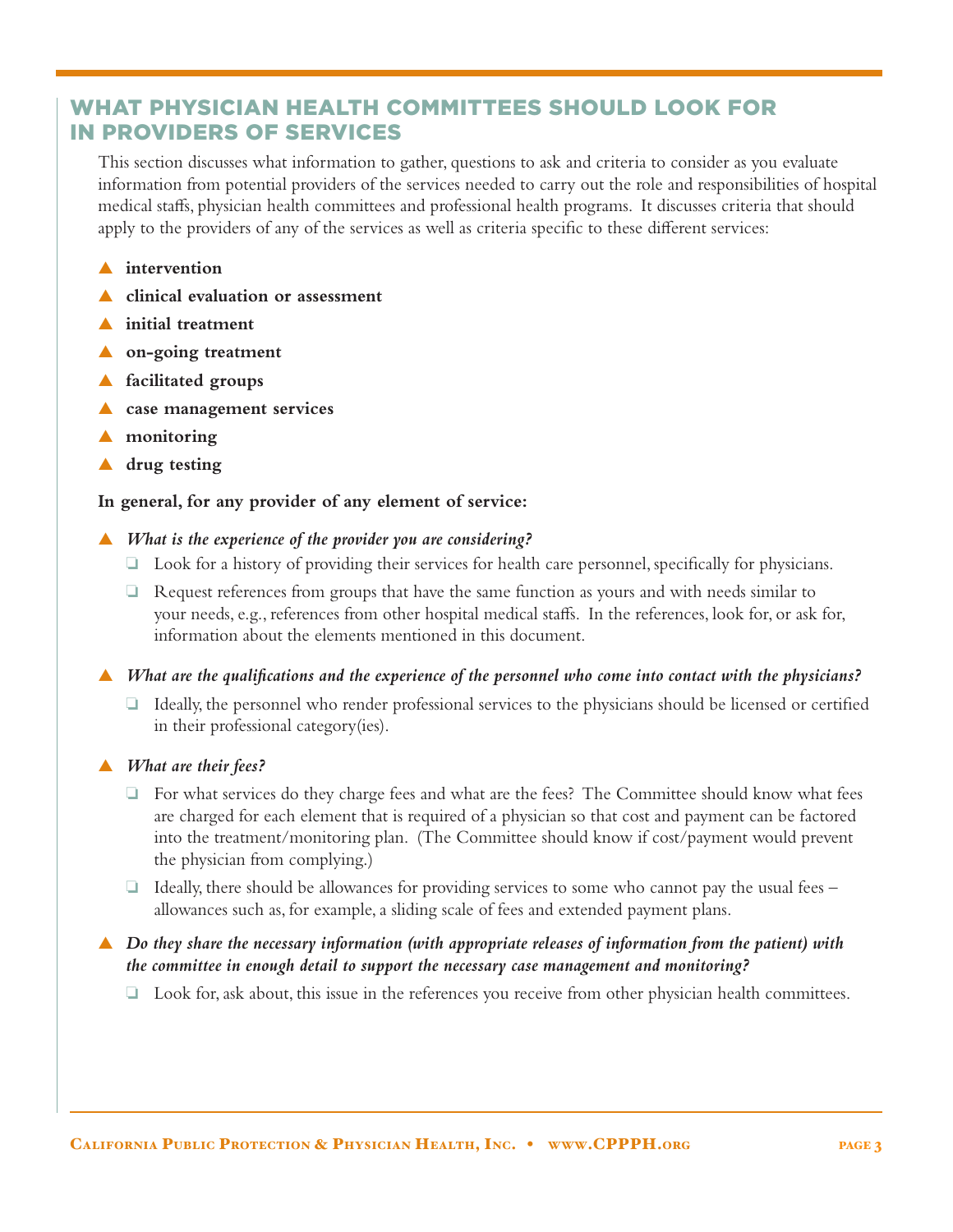**For specific elements in the range of services:**

### ▲ **Intervention if the Committee members do not make the intervention themselves**

- $\Box$  Request CVs and references for the persons who conduct the intervention; the references should come from hospital medical staffs or other groups associated with professional health programs.
- $\Box$  Look for experience with physicians and professional assistance programs.
- $\Box$  The intervention approaches they select should be tailored to the situation; avoid resources that provide only one approach.

## ▲ **All aspects of evaluation: initial evaluation, on-going evaluation of progress toward treatment goals, return to work (or fitness for duty) evaluations**

 See theCPPPH document "Recommendations for Evaluations of health care professionals." (2013) Copies are available from the "resources" section of **www.CPPPH.org** Notice that the guideline recommends that the organization requesting an evaluation should provide several pieces of specific information, in advance, to the evaluator.

- $\Box$  Ideally, evaluators should be experienced in conducting and reporting evaluations of physicians and licensed health care professionals. They should be experienced in conducting psychiatric and neuropsychiatric evaluations, assessments for addiction, and/or evaluation of all components of current physical capacities. Different areas of a comprehensive evaluation may be conducted by different evaluators.
- $\Box$  Ask for references from other groups for whom the provider has conducted evaluations of physicians; ask if the information in the report contained enough detail to assist the committee in its decisions/ planning.
- $\Box$  The evaluator should confirm that he/she is familiar with the guideline's recommendations for the contents of the report of evaluations.
- $\Box$  The evaluator should be able to complete the evaluation the physician within the time span you specify.
- $\Box$  The evaluator should be able to report to you within the time span you specify. Usually an initial report, given verbally, may be expected within 24 hours with the written report to follow within the time span you specify.

## ▲ **Resources chosen for initial treatment**

- $\Box$  should have licensed clinical staff.
- $\Box$  should follow an interdisciplinary approach to treatment.
- $\Box$  should have recent experience in treating physicians as patients.
- $\Box$  ideally, should have other physicians in treatment at any one time.
- $\Box$  should agree to share information with the physician health committee (with appropriate releases of information from the patient) in enough detail to support the decisions to be made by the physician health committee for case management and monitoring.
- $\Box$  should have the ability to assess for both psychiatric diagnoses and substance use diagnoses.
- $\Box$  should have the ability to assess cognitive issues with psychometric/neurocognitive testing.
- $\Box$  when the treatment is for substance use disorders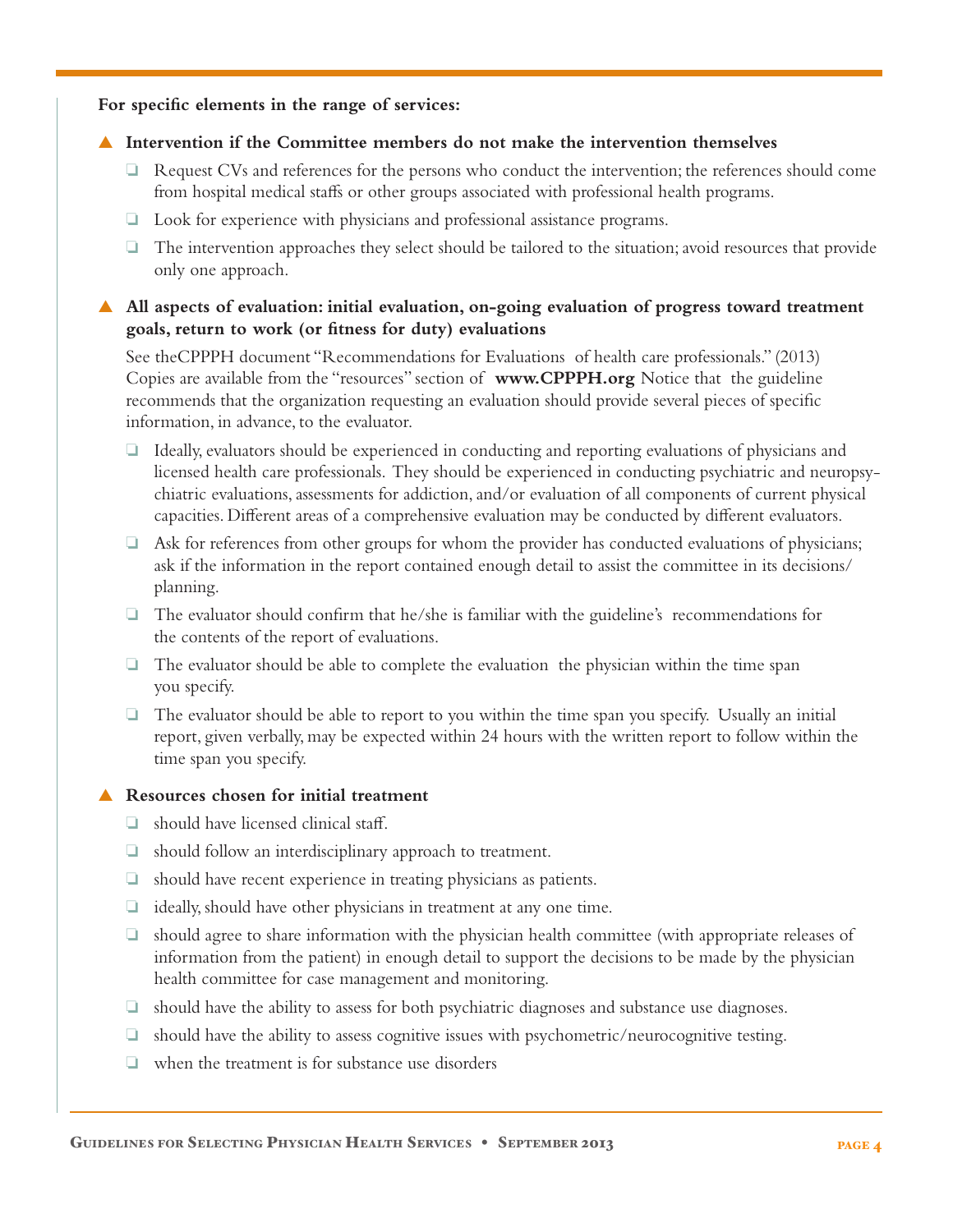- ◆ the treatment program should be abstinence based; the goal of treatment should be abstinence from alcohol and all drugs not appropriately prescribed for medical/psychiatric diagnoses and made part of the recovery and monitoring plan.
- $\bullet$  should incorporate 12 Step principles into the treatment, and/or should include physician recovery-based support groups.
- $\bullet$  should have the ability to evaluate the need for pharmacotherapy (e.g., naltrexone, disulfiram) and the ability to provide it.
- ◆ ideally, should have staff members certified in addiction medicine or addiction psychiatry.
- $\Box$  should follow individualized treatment plans with different levels of intensity of treatment and different lengths of treatment that reflect and respond to the patient's progress toward treatment goals. Avoid treatment programs that provide only one approach.
- $\Box$  should provide a plan for on-going care.
- $\Box$  should be qualified to provide recommendations for elements to be in a monitoring and/or return to work agreement for physicians and should be qualified to assist in drafting the agreement.
- $\Box$  should have the capacity to provide or refer for on-going treatment.

### ▲ **Resources chosen for on-going treatment**

 On-going treatment is a regular part of the treatment and monitoring plan. Initial treatment, which by its nature is time limited, is not considered sufficient. Resources for on-going treatment should meet all the elements listed for initial treatment, plus:

 $\Box$  Should have facilities or offices and hours of operation that are reasonably accessible.

### ▲ **Resources chosen for facilitated groups that are part of on-going treatment and/or monitoring**

- $\Box$  Should have groups of physicians and health care professionals.
- $\Box$  The persons who facilitate the groups should be experienced in taking a treatment or monitoring role with physicians.
- $\Box$  The persons who facilitate the groups should have the expertise and experience to be effective with the person being referred to their group. Facilitators should be licensed, or they should be certified and be working in conjunction with a licensed mental health professional. When the diagnosis includes a mental illness or disorder, the facilitator should be a mental health professional.
- $\Box$  Should agree to share information with the physician health committee (with appropriate releases of information from the patient) in enough detail to support the decisions to be made by the physician health committee for case management and monitoring.

#### **▲** Resources chosen for case management services

The role of a case manager is to

- Collect and evaluate information from all sources
- Ensure that all elements of the monitoring are carried out

 The person chosen to serve as case manager should be licensed and should have experience in working with health care professionals with substance abuse disorders and/or mental illnesses.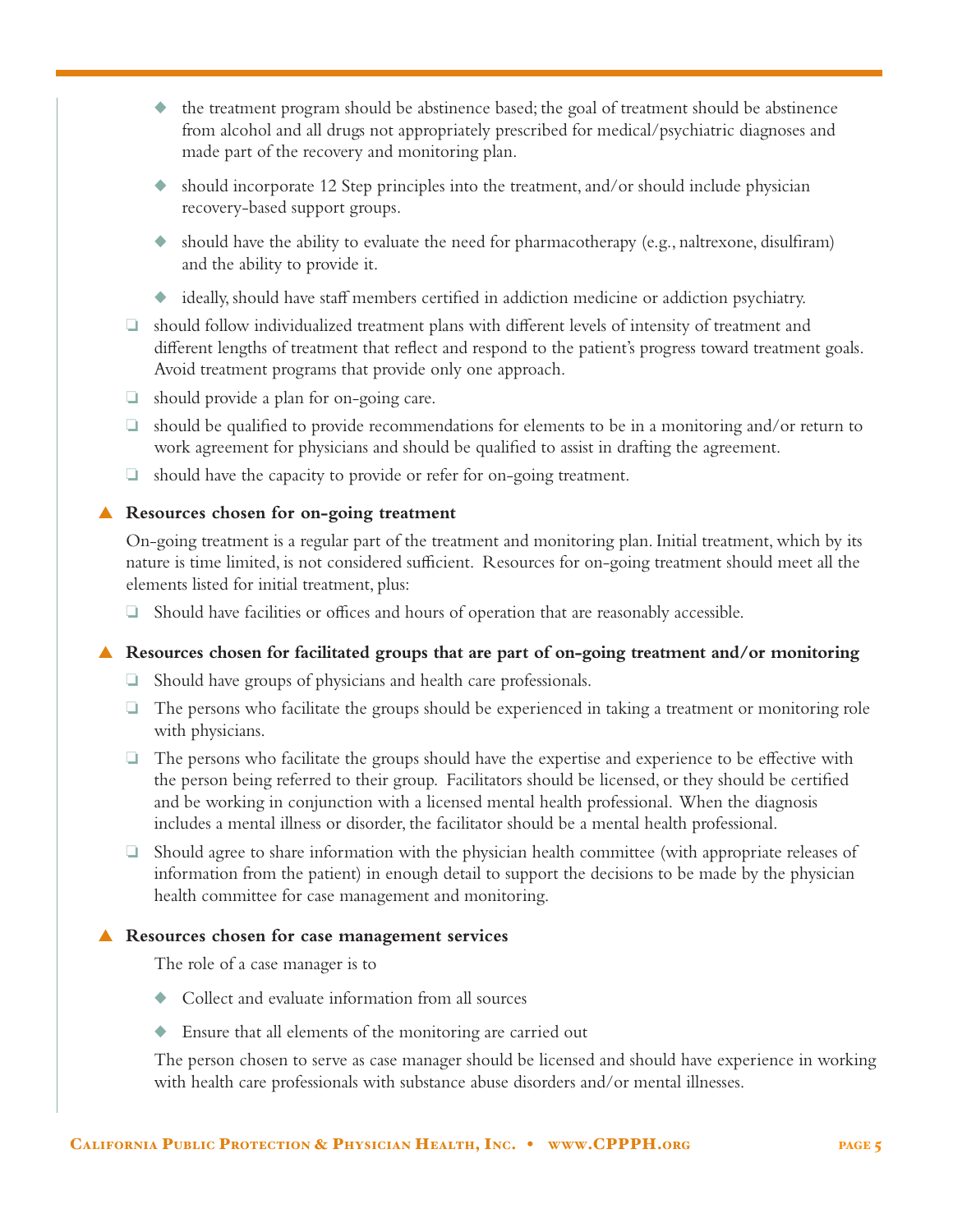## ▲ **Resources chosen to carry out the monitoring plan and monitoring agreement with the physician.**

 See the CMA *Guidelines for Physician Well-Being Committees Policies and Procedures* (CMA On-Call document #5177) dated 2013. Attachment C focuses on all elements of monitoring.

 Note that the monitoring agreement should contain elements that address the clinical issues identified in the evaluation and in treatment and noted in the discharge plan. A comprehensive monitoring plan incorporates all the elements appropriate to the person's history and current situation. Plans should contain provisions for on-going treatment, workplace monitors, peer monitors, facilitated groups, drug testing.

### ▲ **Services that conduct drug testing as a component of a monitoring program**

- $\Box$  Should be laboratories with appropriate certifications and experience in forensic testing.
	- ◆ Forensic testing follows standards for matters such as documentation of the chain of custody and defined testing procedures.
- $\Box$  Should be able to provide reliable test results for more drugs than those commonly tested for in workplace testing; should use what is frequently identified as a health professional panel or medical professional panel.
	- ◆ A medical professional panel is used for testing persons who work in the healthcare industry; it includes 11 or 12 drugs that are frequently used by persons in the health care professions and may use cutoff levels more stringent than "standard" workplace levels.
- $\Box$  Should be able to collect samples on the frequency required by the monitoring agreement.
- $\Box$  Should have a reliable system for random collection.
- $\Box$  Should have a reliable method for notifying participants of when a drug test is requested in the random collection schedule.
- $\Box$  Should have reasonably accessible collection sites, with hours daily and on weekends that can accommodate physician schedules.
- $\Box$  Should follow recognized collection procedures; for example, should have the capacity to collect urine samples under direct observation.
- $\Box$  Should keep the collection procedures and the chain of custody of the sample consistent with forensic requirements. (Chain of custody requirements are described in regulation for monitoring conducted for the Department of Transportation. 49 CFR Part 40)
- $\Box$  Should provide services of a Medical Review Officer (MRO).
- $\Box$  Should provide secure electronic record keeping and notification system.
- $\Box$  Should provide reports within the time span you specify. Ideally, negatives will be reported within 48 hours and confirmed positives will be reported within 96 hours (4 days) from the time the specimen is collected.

Note that methods employed for drug testing can include testing hair, nails, or blood.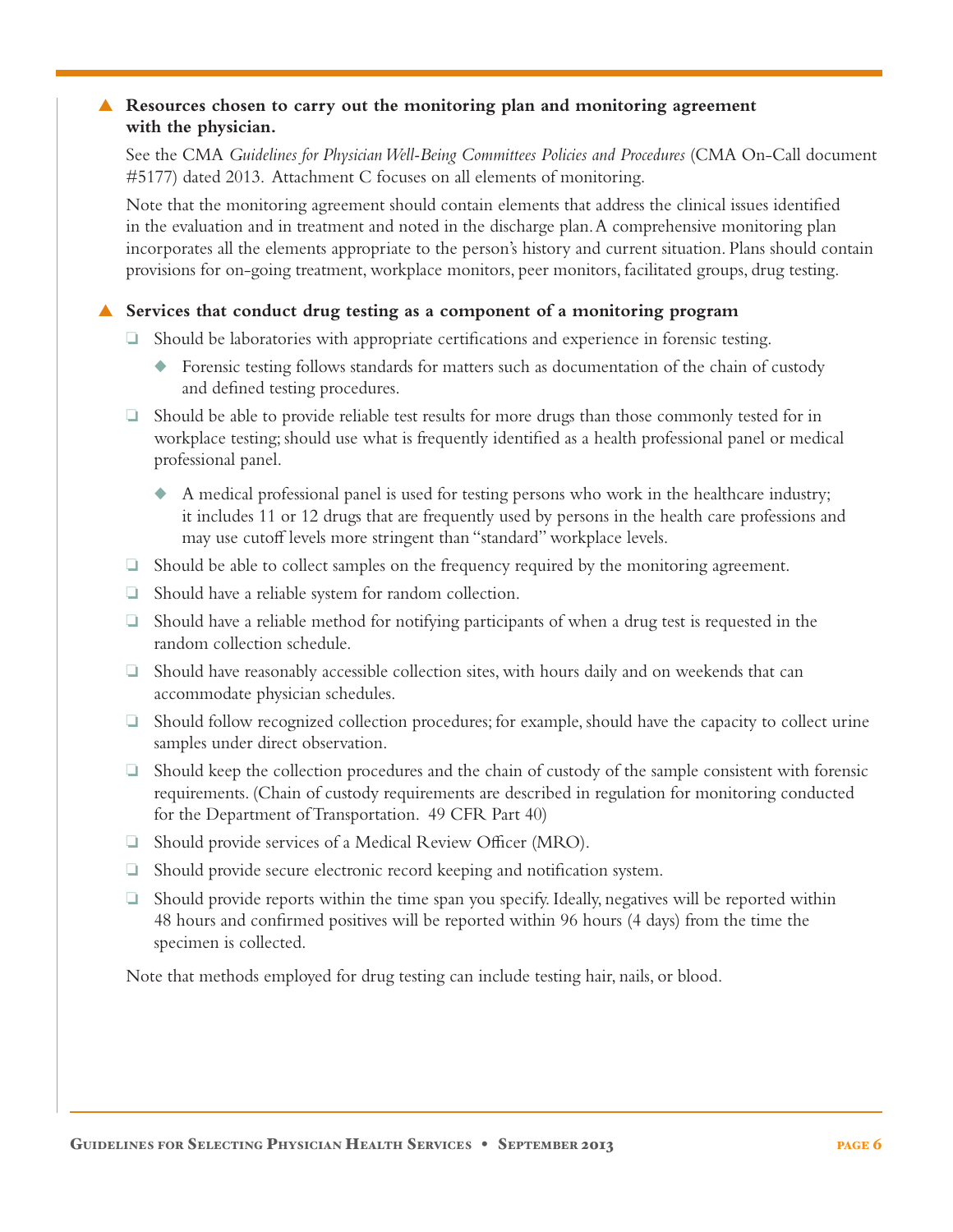# PROCEDURES PHYSICIAN HEALTH COMMITTEES SHOULD FOLLOW IN SELECTING AND ENGAGING A PROVIDER OF SERVICES

- ▲ **Get a proposal in writing from the provider specifying in some detail the services to be provided and the fees to be charged.**
- **▲** Review the proposal with the full committee and with the medical staff services personnel **assigned to the committee.**
- **▲** Assure that the descriptions of the services to be provided and the fees, including to whom **they will be charged, are satisfactory.**
- **▲** For those services where the physician's compliance is monitored, assure that the proposal **includes satisfactory descriptions of**
	- $\Box$  the policies and procedures the provider follows for determining the physician's compliance with the monitoring agreement.
	- $\Box$  what is reported, how it is reported, how often and to whom it is reported.

# REFERENCES

Documents written for Physician Health Committees

- o CMA *Guidelines for Physician Well-Being Committees Policies and Procedures* (CMA On-Call document #5177, 2013)
- o CPPPH Guideline for Evaluations of Healthcare Professionals 2013. Documents not written for or directed to physician health committees but which nonetheless may be helpful because they contain information related to the role and function of professional assistance programs.
- o Federation of State Medical Boards (FSMB) "Policy on Physician Impairment" 2011
- o Federation of State Physician Health Programs "Guidelines for Physician Health Programs" December 2005
- o Medical Board of California Manual Of Model Disciplinary Orders And Disciplinary Guidelines, 11th Edition, 2011
- o Urine Specimen Collection Guidelines for the U.S. Department of Transportation Workplace Drug Testing Programs (49 CFR Part 40)

 These guidelines apply only to employers and individuals who come under the regulatory authority of the U.S. Department of Transportation (DOT) and those individuals who conduct urine specimen collections under DOT regulations. The term "employee" is used throughout this document and has the same meaning as "donor" as used on the Federal Drug Testing Custody and Control Form (CCF)